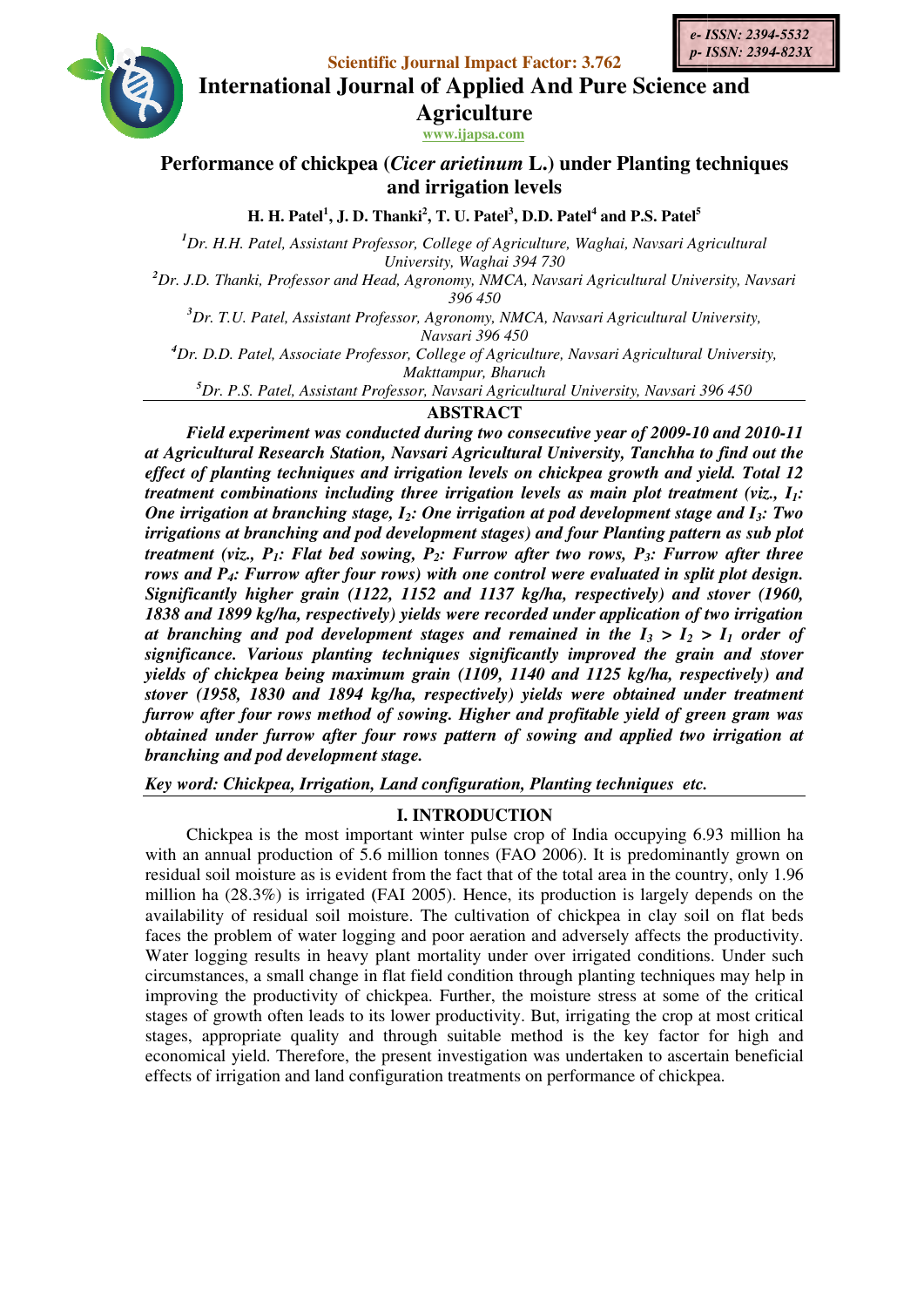## **II. MATERIALS AND METHODS**

 The field experiment was conducted at the Agricultural Research Station, NAU, Tanchha, during the *rabi* season of 2009-10 and 2010-11. The experiment was conducted on clayey soil having organic carbon (0.38 %), available nitrogen (209 kg/ha), available phosphorus (30 kg/ha) and available potassium (354 kg/ha). The soil was slightly alkaline in reaction. Total 12 treatment combinations consisting of three levels of irrigation as main plot treatment  $(viz, I<sub>1</sub>)$ : One irrigation at branching stage,  $I<sub>2</sub>$ : One irrigation at pod development stage and I3: Two irrigations at branching and pod development stages) and four planting techniques as sub plot treatment (viz.,  $P_1$ : Flat bed sowing,  $P_2$ : Furrow after two rows,  $P_3$ : Furrow after three rows and P4: Furrow after four rows) and with one control was laid out in split plot design with three replications. Chickpea *var*., GG-2 was sown on 21 and 22 November during 2009 and 2010 respectively. The seed was sown 30 cm row apart by bullock drawn seed drill. The crop was fertilized with 20-40 kg NP/ha through urea and diammonium phosphate, applied as basal. The crop was raised as per the recommended package of practices except the treatment. Data were recorded on plant height (cm), dry matter accumulation (g/plant), number of root nodules per plant, pods pre plant, grain weight per plant and grain and stover yields (kg/ha). The data recorded were statistically analyzed using MSTATC Software. The purpose of analysis of variance was to determine the significant effect of treatments chickpea. LSD test at 5% probability level was applied when analysis of variance showed significant effect for treatments (Steel and Torrie, 1960).

## **III. RESULTS AND DISCUSSION**

## *Growth attributes*

*Irrigation:* The crop was irrigated twice at branching and pod development stages significantly increased growth attributes *viz.,* plant height, dry matter accumulation and number of root nodules /plant during both the years as well as in pooled analysis. Moisture during critical growth stages to the plant favourably influenced the metabolic activities in terms of higher rate of cell enlargement which directly reflected into better plant growth regarding plant height ultimately dry matter accumulation. The optimum supply of moisture as well as aeration enhanced the root development and nodulation. Similar positive effect of irrigation had been reported by Thenua *et al.* (2010).

*Planting techniques:* Plant height, dry matter accumulation and number of nodules/plant were recorded significantly higher with furrow after four rows method of sowing during both the years and in pooled. However, plant height and nodule/plant were found on par with furrow after three rows on pooled basis. This might be due to maintenance of proper air and moisture regime under furrow after four rows sowing which improved the drainage resulting in good supply of available nutrients, soil aeration, soil environment and better microbial activity which ultimately resulted into proper root growth under furrow after four rows consolidately reflecting in betterment of growth and development. The results were in conformity with those reported by Ugale *et al*. (2000).

## *Yield attributes and yield*

 *Irrigation:* Significantly higher pods/plant and grain weight/plant was recorded, when crop irrigated twice at branching and pod development stages. The increase in yield attributes was expected as sufficient amount of available moisture present in the upper soil layer with low tension. Under such condition, the rate of water and nutrient absorption were higher as the surface soil is enriched in the required plant nutrients leads to the better growth and development of crop. Ultimately, it reflected into yield of chickpea by producing significantly higher seed (1122, 1152 and 1137 kg/ha, respectively) and stover (1960, 1838 and 1899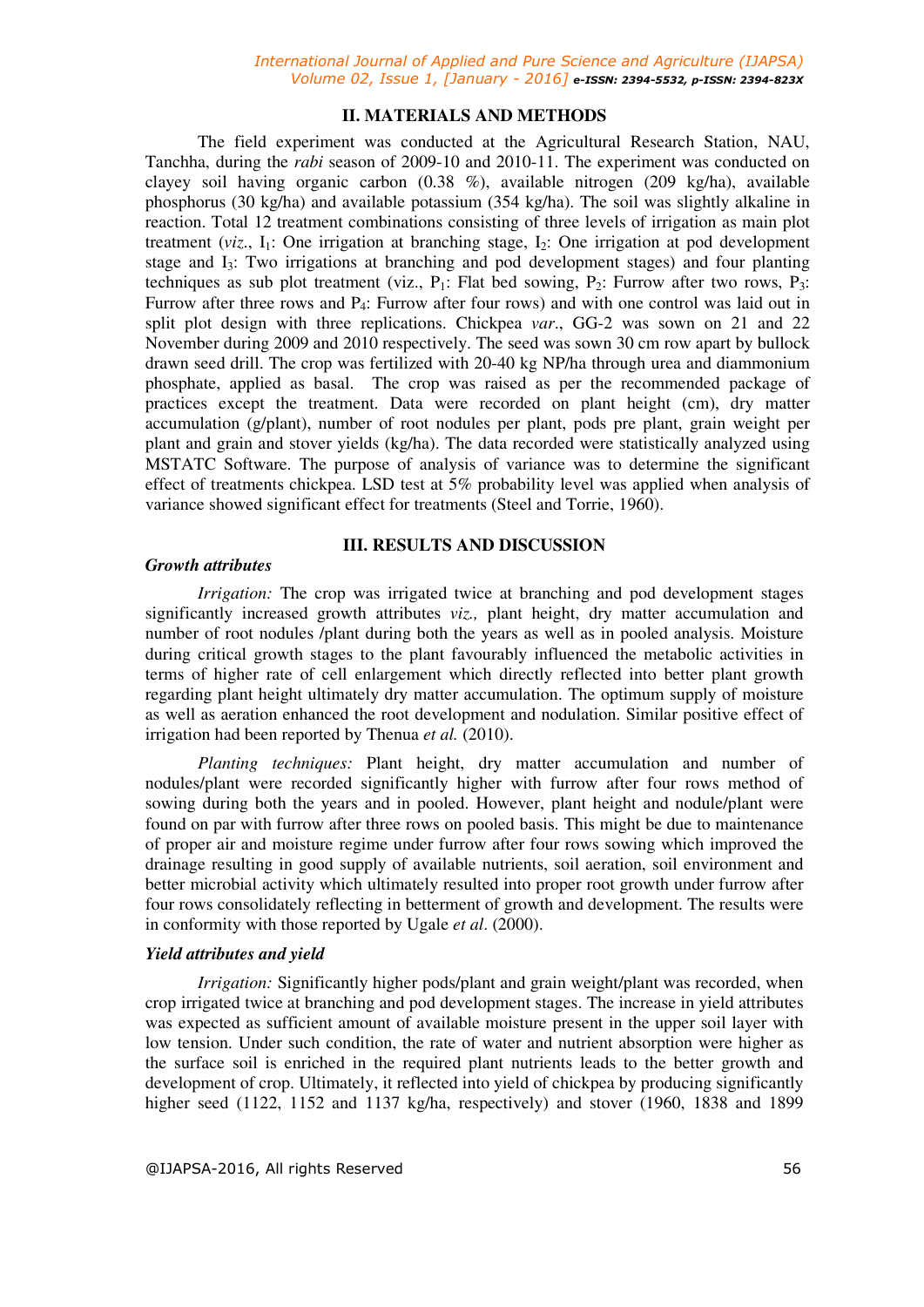kg/ha, respectively) yields during both the years and pooled. However, harvest index was remained unchanged.

*Planting techniques:*All the growth attributing characters *viz.*, pods/plant and grain weight/plant were found significantly higher with furrow after four rows method of sowing. Further, it was found at par with furrow after three and two row during both the years and furrow after three rows in pooled analysis. This might be due to better growth of plant in term of dry matter accumulation under this treatment, which might adequately supplied more photosynthetes for development. The present findings were in accordance with those reported by Shinde *et al*. (2000). Adoption of either furrow after four rows or furrow after three rows techniques of sowing were found equally effective by producing significantly higher grain yield during individual years. However, in pooled, furrow after four rows methods of sowing recorded significantly the highest grain yield. Further, it increased grain yield by 12.43, 11.47 and 11.95 %, respectively during first and second year and in pooled data compared to flat bed sowing. Whereas, stover yield was found significantly the highest under the treatment furrow after four rows. The increase in chickpea grain and stover yields with this treatment was due to the cumulative effect exerted from better improvement in drainage, soil environment, aeration, soil microbial activity, root development and optimum moisture-air equilibrium throughout the crop growth besides supply of available nutrients to the crop resulting in better growth and development ultimately reflected into better grain yield. These findings corroborated the results of Shinde *et al*. (2000) and Ugale *et al*. (2000).

#### *Interaction effect*

 Interaction between irrigation levels and planting pattern did not exert any significant effect on different growth and yield attributes, grain and stover yields, harvest index,. This might be due to no synergistic effect found between irrigation levels and planting techniques.

#### *Control vs rest*

 All the growth parameters like plant height, number of root nodules per plant and dry matter accumulation were found significant. Significantly the highest values were observed due to treatment mean over control during both the years of study as well as in pooled analysis. Similarly, yield attributes like pods per plant, grain weight per plant (g) and seed index were recorded the highest due to treatment mean during both the years as well as in pooled analysis. The positive improvement of growth and yield attributes were reflecting on chickpea and produced significantly higher grain and stover yields under treatment mean over control during the years of 2009-10 and 2010-11 as well as in pooled analysis. It might be due moisture availability during different growth stages of crop which enhance the metabolic activities in terms of higher rate of cell division and cell enlargement and favourable environment in the root zone resulting in absorption of more water and nutrients from soil because of cumulative effect exerted from better improvement in drainage, soil environment, aeration, soil microbial activities, root development. Thus, enhance availability of nutrients, water, light and space which might have accelerate the photosynthetic rate, thereby increasing the supply of carbohydrates, which finally improved growth and yield of crop. These results also confirms with Shinde *et al*. (2000), Pramanik *et al*. (2009) and Thenua *et al*. (2010).

## *Economics*

 Furrow after four rows technique of sowing secured maximum net realization of Rs. 41513/ha with BCR of 2.24 and lowest net realization of Rs. 35442/ha with BCR of 1.94 was obtained under flat bed sowing treatment. The data further revealed that the maximum net realization of Rs.  $41725$  ha<sup>-1</sup> with BCR of 2.21 were obtained in treatment two irrigations at branching and pod development stages.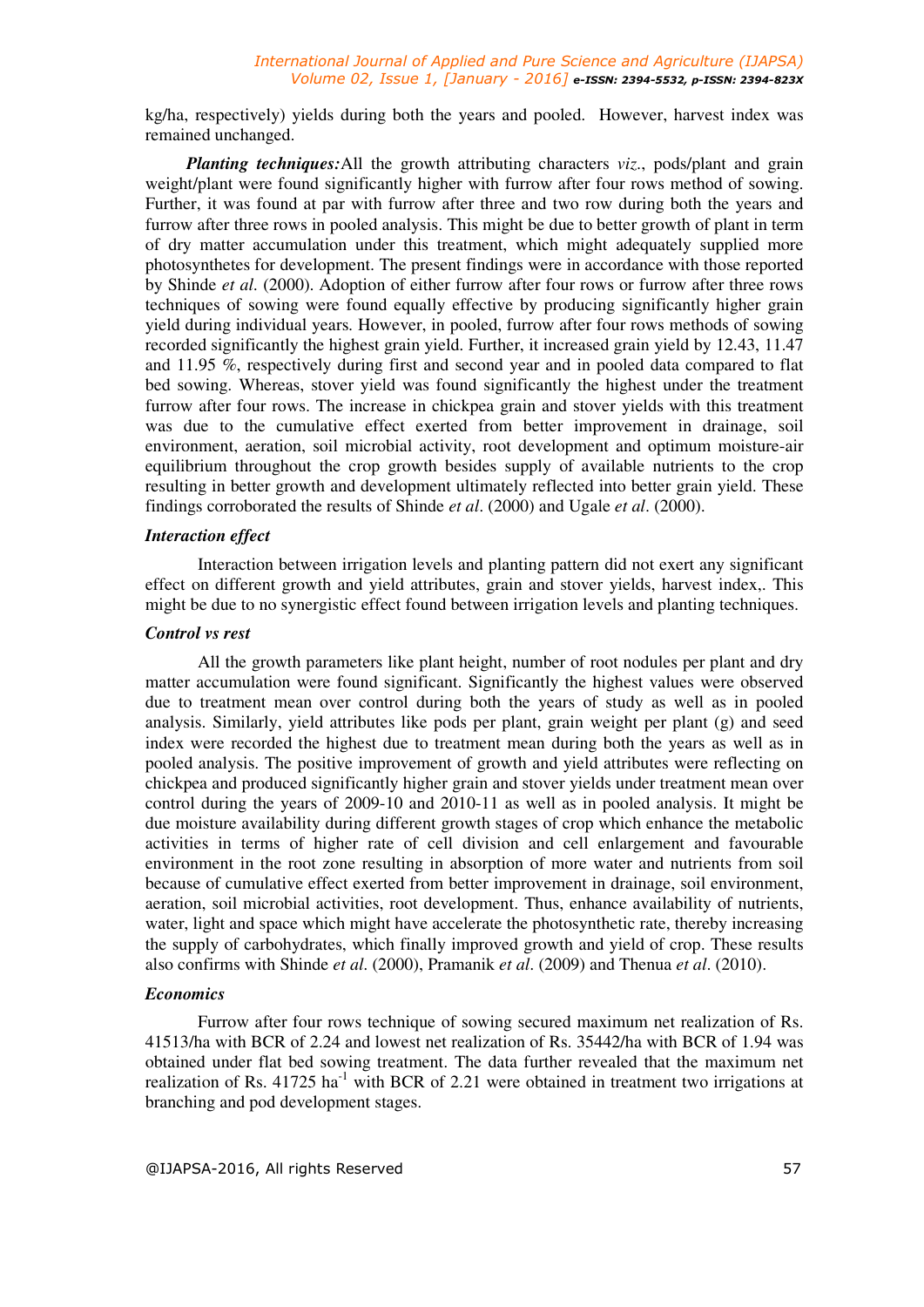Form for going discussion, it can be concluded that sowing the crop by adopting furrow after four rows planting pattern and irrigate the crop twice at branching and pod development stages was found beneficial by securing higher grain and stover yields of chickpea and profitable economical return.

## **BIBLIOGRAPHY**

- **[1]** FAI. 2005. Fertiliser Statistics , pp II.28. 2004–2005. The Fertilize Association of India.
- [2] FAO.2006. Food and Agriculture Organization of the United Nations.
- [3] Pramanik, S.C., Singe, N.B. and Singh, K.K. 2009. Yield, economics and water use efficiency of chickpea (Cicer arientinum) under various irrigation regimes on raised bed planting system. *Indian Journal of Agronomy,* **54** (3): 315-318.
- [4] Shinde, S. H., Thakur, N. T. And Bhilare 2000. Effect of field lay outs and fertilizer levels on productivity of chickpea. *Journal of Maharashtra Agricultural University,* **25** (1): 76-77.
- [5] Steel, R.G.D. and Torrie, J.H. 1960. Principles and procedures of statistics. Mc. Graw Hill Book Company, INC.
- [6] Thenua, O.V.S., Singh, S.P. and Shivakumar, B.G. 2010. Productivity and economics of chickpea- fodder sorghum cropping system as influenced by P sources, biofertilizers and irrigation to chickpea. *Indian Journal of Agronomy*, **55** (1): 22-27.
- [7] Ugale, N.S.; Shinde, S.H. and Jadav, V.T. (2000). Response of chickpea cv. 'Vijay' to field layouts and irrigation depths. *Journal of Maharashtra Agricultural University,* **25** (1) : 79-80.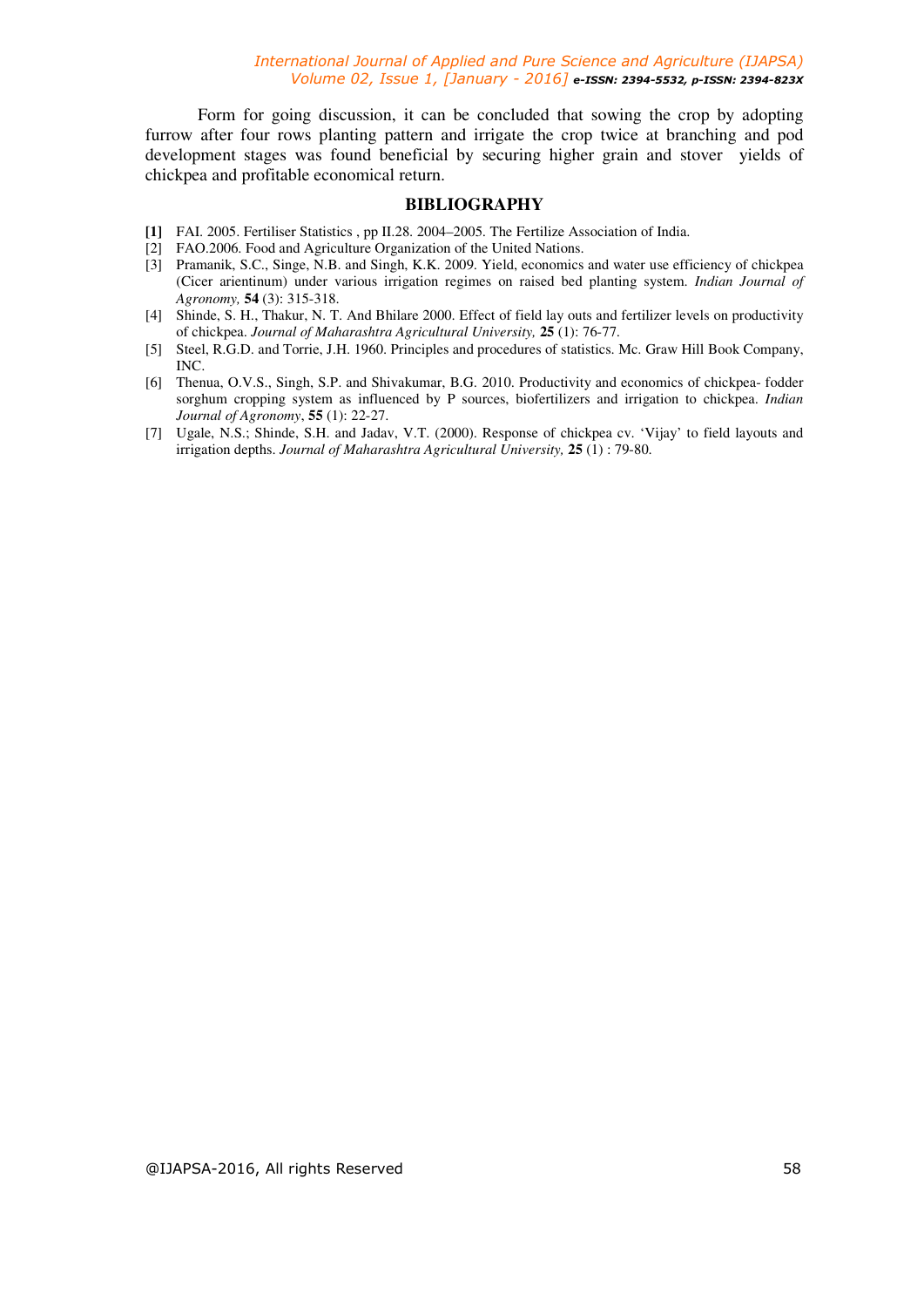### *International Journal of Applied and Pure Science and Agriculture (IJAPSA) Volume 02, Issue 1, [January - 2016] e-ISSN: 2394-5532, p-ISSN: 2394-823X*

| Table 1. Growth and yield attributes of chickpea as influenced by irrigation levels and planting techniques |                                 |             |                                                    |              |             |                                             |              |             |            |              |             |                            |              |             |           |
|-------------------------------------------------------------------------------------------------------------|---------------------------------|-------------|----------------------------------------------------|--------------|-------------|---------------------------------------------|--------------|-------------|------------|--------------|-------------|----------------------------|--------------|-------------|-----------|
| <b>Treatment</b>                                                                                            | Plant height at<br>harvest (cm) |             | Dry matter<br>accumulation at<br>harvest (g/plant) |              |             | No. of root<br>nodules/plant (At 60<br>DAS) |              |             | Pods/plant |              |             | Grain weight/ plant<br>(g) |              |             |           |
|                                                                                                             | $09-$<br>10                     | $10-$<br>11 | Poole<br>d                                         | $09 -$<br>10 | $10-$<br>11 | Poole<br>d                                  | $09 -$<br>10 | $10-$<br>11 | Poole<br>d | $09 -$<br>10 | $10-$<br>11 | Poole<br>d                 | $09 -$<br>10 | $10-$<br>11 | Pooled    |
| Irrigation (Main plot)                                                                                      |                                 |             |                                                    |              |             |                                             |              |             |            |              |             |                            |              |             |           |
| One irrigation at branching stage                                                                           | 43.7                            | 44.4        | 44.1                                               | 4.0          | 4.1         | 4.07                                        | 8.5          | 8.9         | 8.7        | 26.4         | 27.7        | 27.0                       | 4.2          | 4.2         | 4.2       |
| One irrigation at pod development<br>stage                                                                  | 44.5                            | 45.1        | 44.8                                               | 4.2          | 4.3         | 4.3                                         | 9.0          | 9.6         | 9.3        | 27.8         | 29.3        | 28.5                       | 4.3          | 4.3         | 4.3       |
| Two irrigations at branching and<br>pod development stages                                                  | 48.4                            | 49.0        | 48.7                                               | 4.8          | 4.8         | 4.8                                         | 10.0         | 10.6        | 10.3       | 30.4         | 31.8        | 31.1                       | 4.8          | 4.8         | 4.8       |
| SEm±                                                                                                        | 0.7                             | 0.7         | 0.5                                                | 0.1          | 0.1         | 0.1                                         | 0.3          | 0.3         | 0.2        | 0.6          | 0.6         | 0.4                        | 0.1          | 0.1         | 0.1       |
| $CD(P=0.05)$                                                                                                | 2.6                             | 2.8         | 1.6                                                | 0.4          | 0.4         | 0.3                                         | 1.2          | 1.3         | 0.7        | 2.4          | 2.2         | 1.3                        | 0.4          | 0.5         | 0.3       |
| $CV \%$                                                                                                     | 5.1                             | 5.3         | 5.2                                                | 9.2          | 8.9         | 9.0                                         | 11.1         | 11.7        | 11.4       | 7.4          | 6.5         | 7.0                        | 8.8          | 9.6         | 9.2       |
| Planting techniques (Sub plot)                                                                              |                                 |             |                                                    |              |             |                                             |              |             |            |              |             |                            |              |             |           |
| Flat bed sowing                                                                                             | 44.1                            | 44.9        | 44.5                                               | 4.1          | 4.1         | 4.1                                         | 8.5          | 9.1         | 8.8        | 26.7         | 28.1        | 27.4                       | 4.2          | 4.2         | 4.2       |
| Furrow after two rows                                                                                       | 45.1                            | 45.8        | 45.4                                               | 4.2          | 4.3         | 4.2                                         | 9.2          | 9.6         | 9.4        | 28.1         | 29.5        | 28.8                       | 4.3          | 4.4         | 4.3       |
| Furrow after three rows                                                                                     | 46.0<br>$\overline{0}$          | 46.4        | 46.2                                               | 4.4          | 4.5         | 4.4                                         | 9.3          | 9.8         | 9.5        | 28.5         | 29.9        | 29.2                       | 4.4          | 4.5         | 4.4       |
| Furrow after four rows                                                                                      | 47.1                            | 47.7        | 47.4                                               | 4.7          | 4.8         | 4.8                                         | 9.8          | 10.3        | 10.0       | 29.5         | 30.8        | 30.2                       | 4.7          | 4.8         | 4.8       |
| $SEm+$                                                                                                      | 0.7                             | 0.6         | 0.5                                                | 0.1          | 0.1         | 0.1                                         | 0.3          | 0.3         | 0.2        | 0.6          | 0.6         | 0.4                        | 0.1          | 0.1         | 0.1       |
| $CD (P=0.05)$                                                                                               | 2.1                             | 1.9         | 1.4                                                | 0.4          | 0.4         | 0.3                                         | 0.8          | 0.8         | 0.5        | 1.9          | 1.8         | 1.2                        | 0.4          | 0.4         | 0.2       |
| <i>Interaction</i>                                                                                          |                                 |             |                                                    |              |             |                                             |              |             |            |              |             |                            |              |             |           |
| $SEm\pm$                                                                                                    | 1.2                             | 1.1         | 0.7                                                | 0.2          | 0.2         | 0.1                                         | 0.5          | 0.5         | 0.3        | 1.1          | 1.0         | 0.6                        | 0.2          | 0.2         | 0.1       |
| $CD(P=0.05)$                                                                                                | <b>NS</b>                       | <b>NS</b>   | <b>NS</b>                                          | <b>NS</b>    | <b>NS</b>   | <b>NS</b>                                   | <b>NS</b>    | <b>NS</b>   | <b>NS</b>  | <b>NS</b>    | <b>NS</b>   | <b>NS</b>                  | <b>NS</b>    | <b>NS</b>   | <b>NS</b> |
| Control vs Rest                                                                                             |                                 |             |                                                    |              |             |                                             |              |             |            |              |             |                            |              |             |           |
| Treatment mean                                                                                              | 45.6                            | 46.2        | 45.9                                               | 4.3          | 4.4         | 4.4                                         | 9.2          | 9.7         | 9.4        | 28.2         | 29.6        | 28.9                       | 4.4          | 4.5         | 4.4       |
| Control mean                                                                                                | 39.9                            | 40.7        | 40.3                                               | 3.6          | 3.7         | 3.7                                         | 7.3          | 7.9         | 7.6        | 24.9         | 26.5        | 25.7                       | 3.7          | 3.8         | 3.8       |
| SEm±                                                                                                        | 1.2                             | 1.1         | 1.1                                                | 0.2          | 0.2         | 0.2                                         | 0.4          | 0.4         | 0.4        | 1.0          | 1.0         | 1.0                        | 0.2          | 0.2         | 0.2       |
| $CD (P=0.05)$                                                                                               | 3.4                             | 3.1         | 3.2                                                | 0.6          | 0.6         | $0.6^{\circ}$                               | 1.3          | 1.3         | 1.3        | 3.1          | 2.9         | 2.9                        | 0.6          | 0.6         | 0.6       |

| Table 1. Growth and yield attributes of chickpea as influenced by irrigation levels and planting techniques |  |  |
|-------------------------------------------------------------------------------------------------------------|--|--|
|-------------------------------------------------------------------------------------------------------------|--|--|

NS: Non significant